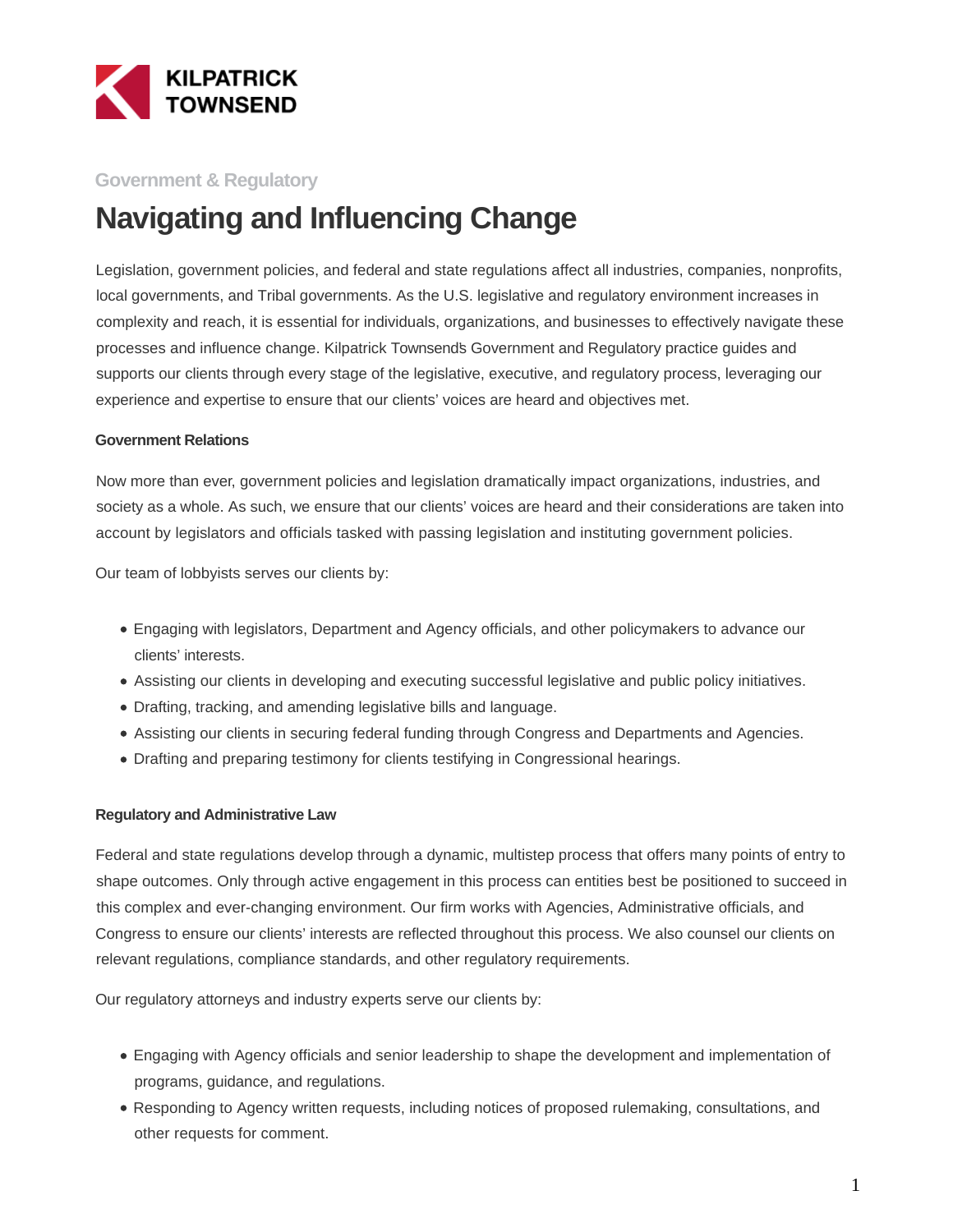

- Facilitating efforts to access federal and state funding and assistance, including COVID-19 relief funding.
- Providing counsel and analysis concerning regulatory requirements, Agency proceedings, and compliance standards.

#### Reach

## **How Things Tick**

A wide range of priorities motivates government stakeholders. Many Kilpatrick Townsend attorneys have served in senior capacities in the agency rulemaking process and have a first-hand understanding of the inner workings of key regulatory bodies, including the Department of Justice, the Environmental Protection Agency, and the Federal Trade Commission. We are well equipped to represent clients in formal and informal enforcement actions before administrative law judges, commissions, and in federal and state court.

#### Approach

### **Knowing the Rules**

Our attorneys' understanding extends beyond conventional case law to a familiarity with the way agencies operate. We assist clients with clearing regulatory hurdles in antitrust matters and in landing and keeping key government contracts. Our attorneys also support clients in efforts to avoid running afoul of regulatory rules and guidelines regarding exports, banking, and other financial institutions; the FCPA; and the RICO statute.

### **Focus Areas**

- Antitrust
- Environmental Law
- Consumer Products
- Export Controls
- Government Relations
- Government Contracting
- Financial Institutions Regulation
- White Collar Crime